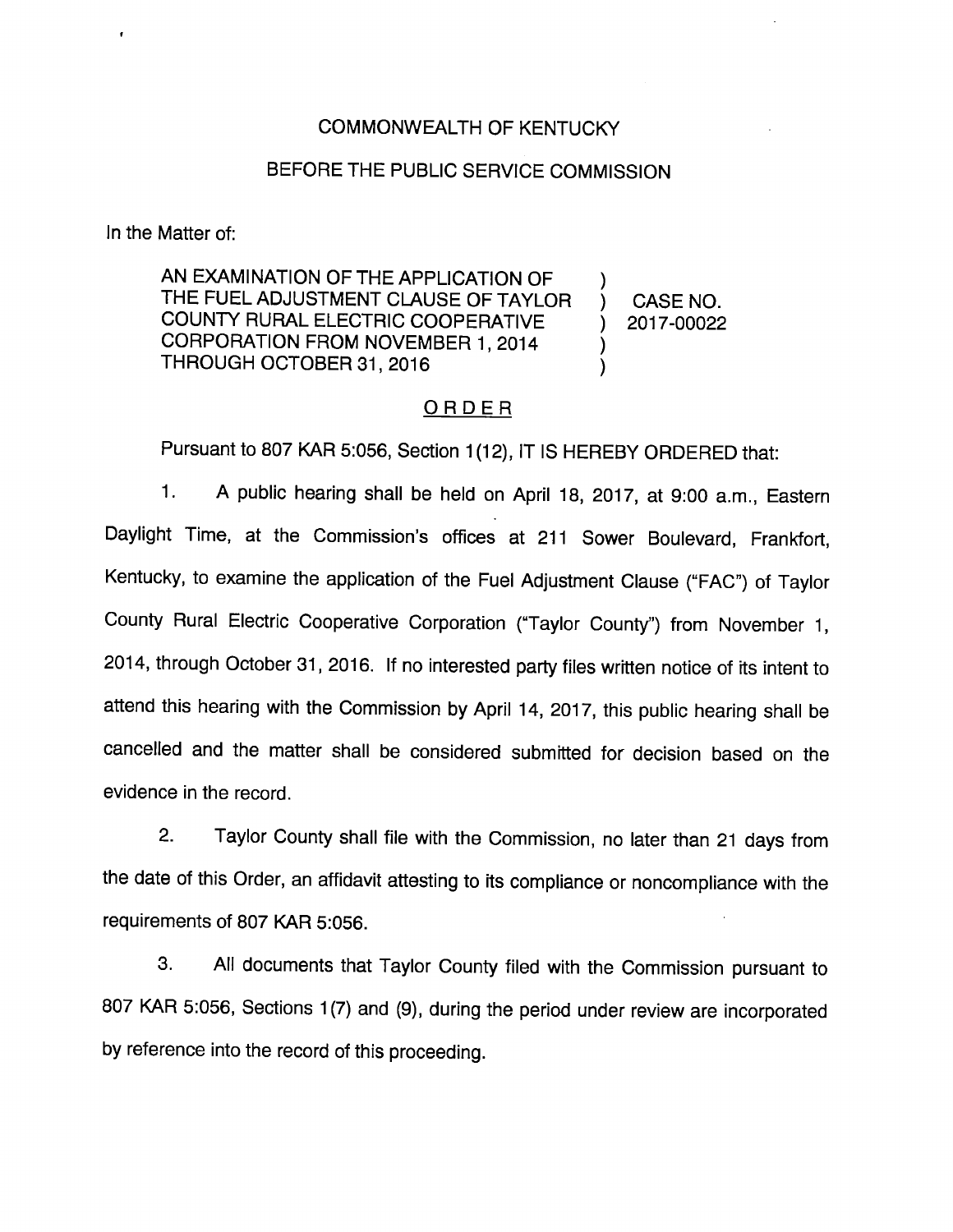4. Taylor County shall publish the following notice no less than seven days or more than 21 days prior to the public hearing in a newspaper of general circulation in its service areas or in a trade publication or newsletter going to all customers. Taylor County shall also file an Affidavit of Publication of Hearing Notice with the Commission no iater than April 17, 2017.

> A public hearing will be held on April 18, 2017, at 9:00 a.m.. Eastern Daylight Time, at the offices of the Kentucky Public Service Commission, 211 Sower Boulevard, Frankfort, Kentucky, to examine the application of the Fuel Adjustment Clause of Taylor County Rural Electric Cooperative Corporation for the period November 1, 2014, through October 31, 2016. Individuals interested in attending this hearing shall notify the Public Service Commission in writing of their intent to attend no later than April 14, 2017. If no notices of intent to attend are received by that date, this hearing will be cancelled and the matter shall be considered submitted for decision based on the evidence in the record. Written notice of intent to attend this hearing should be sent to: Executive Director, Kentucky Public Service Commission, P.O. Box 615, Frankfort, Kentucky 40602.

5. The official record of the proceeding shall be by video only.

6. Any request for intervention must be filed by February 27, 2017.

7. Any motion to intervene filed after February 27, 2017, shall show a basis

for intervention and good cause for being untimely. If the untimely motion is granted,

the movant shall accept and abide by the existing procedural schedule.

8. a. Taylor County shall file with the Commission, no later than 30 days from the date of this Order, its responses to all information requested in the Appendix to this Order. Responses to requests for information shall be appropriately bound, tabbed and indexed and shall include the name of the witness responsible for responding to the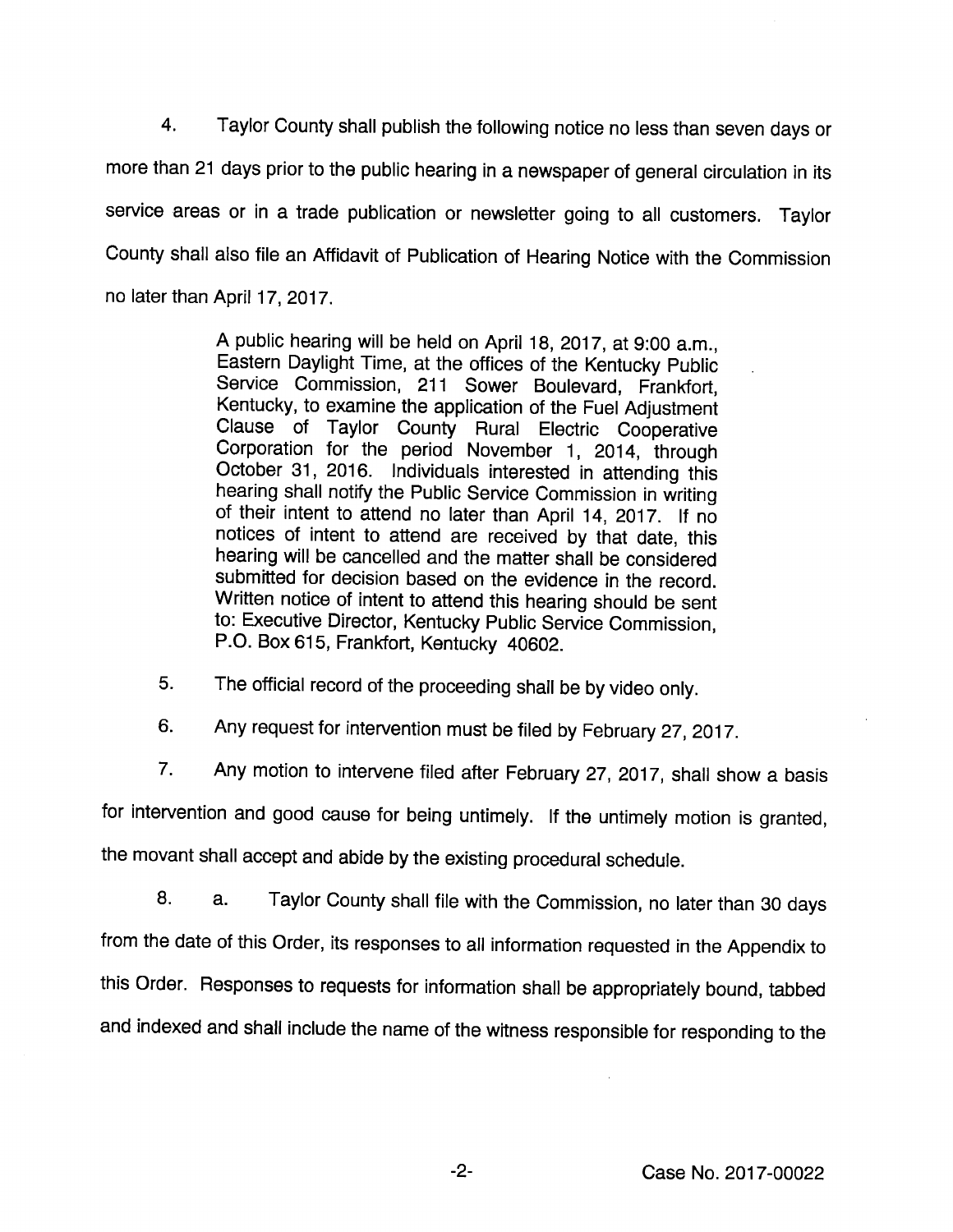questions related to the information provided, with copies to all parties of record and the original and six copies to the Commission.

b. Each response shall be answered under oath or, for representatives of a public or private corporation or a partnership or association or a governmental agency, be accompanied by a signed certification of the preparer or person supervising the preparation of the response on behalf of the entity that the response is true and accurate to the best of that person's knowledge, information, and belief formed after a reasonable inquiry.

c. A party shall make timely amendment to any prior response if it obtains information which indicates that the response was incorrect when made or, though correct when made, is now incorrect in any material respect.

d. For any request to which a party fails or refuses to furnish all or part of the requested information, that party shall provide a written explanation of the specific grounds for its failure to completely and precisely respond.

e. A party filing a paper containing personal information shall, in accordance with 807 KAR 5:001, Section 4(10), encrypt or redact the paper so that personal information cannot be read.

f. Careful attention should be given to copied material to ensure that it is legible.

Case No. 2017-00022

-3-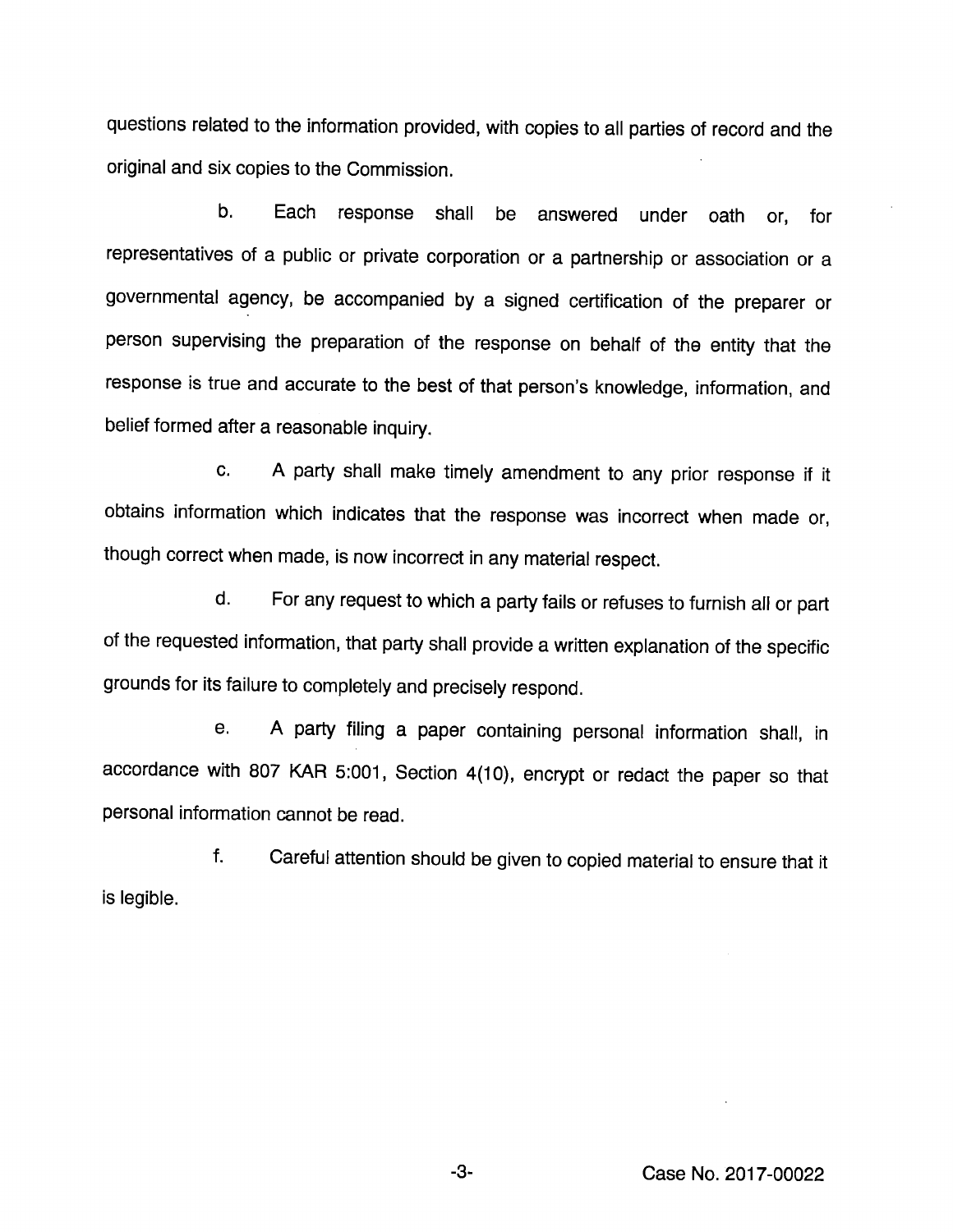# By the Commission



ATTEST:

Vatheus **Executive Director**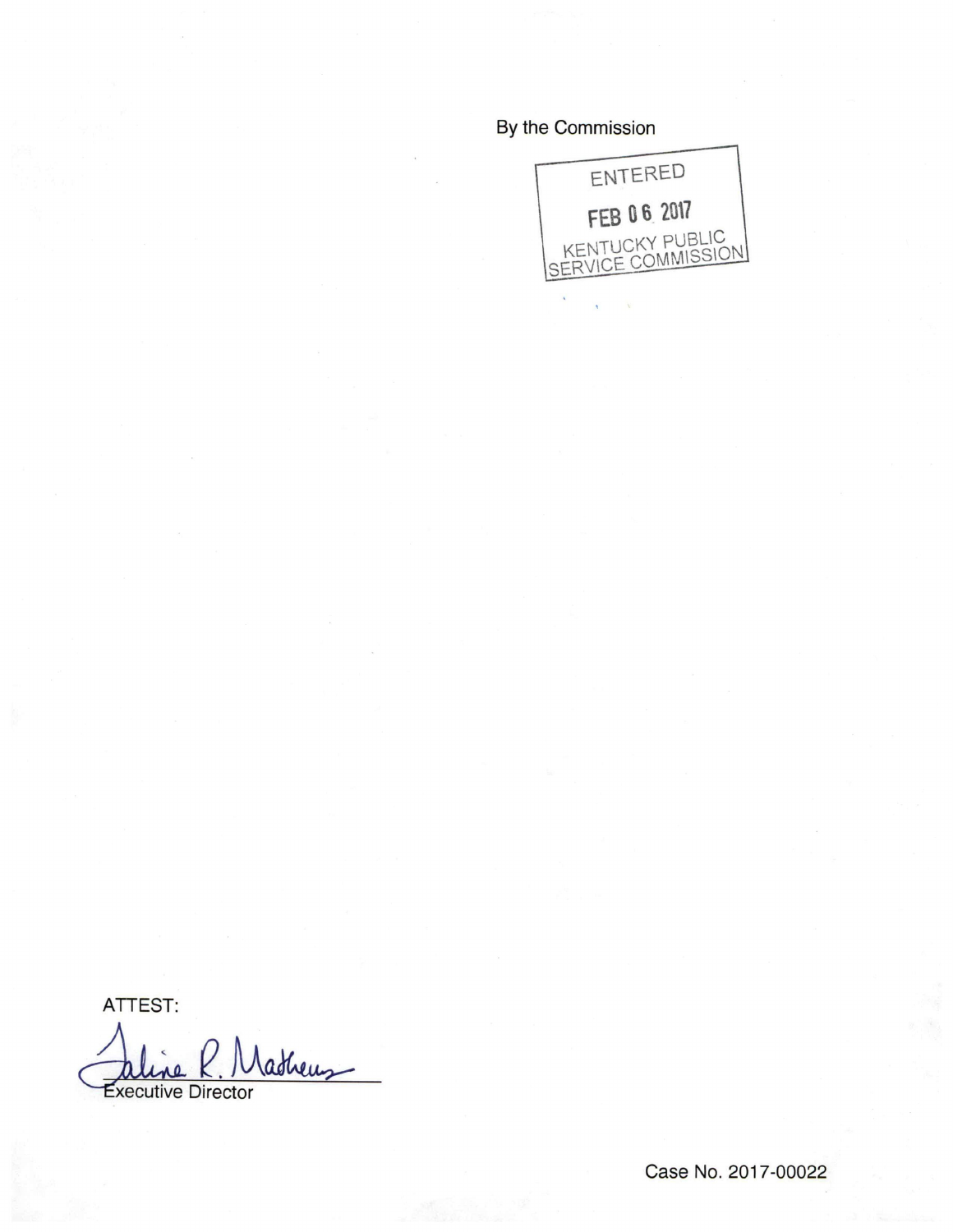### APPENDIX

# APPENDIX TO AN ORDER OF THE KENTUCKY PUBLIC SERVICE COMMISSION IN CASE NO. 2017-00022 DATED FEB  $0.62017$

1. a. Provide a schedule of the calculation of the 12-month average line loss, by month, for November 1, 2014, through October 31, 2016.

b. Describe the measures that Taylor County has taken to reduce line loss during this period.

2. Provide Taylor County's monthly revenue reports and monthly billing summaries which show the total FAC billings and FAC revenue collected as reported in Taylor County's monthly filings required by the Commission for the review period November 1, 2014, through October 31, 2016.

3. Provide a schedule showing the calculation of the increase or decrease in Taylor County's base fuel costs per kilowatt hour as proposed by its wholesale electric supplier adjusted for Taylor County's 12-month average line loss for November 1, 2014, through October 31, 2016.

4. Provide a schedule of the present and proposed rates that Taylor County seeks to change, pursuant to 807 KAR 5:056, as calculated in Item 3 above, shown in comparative form.

5. Provide a copy of the current tariff showing, by cross-outs and inserts, all proposed changes in rates.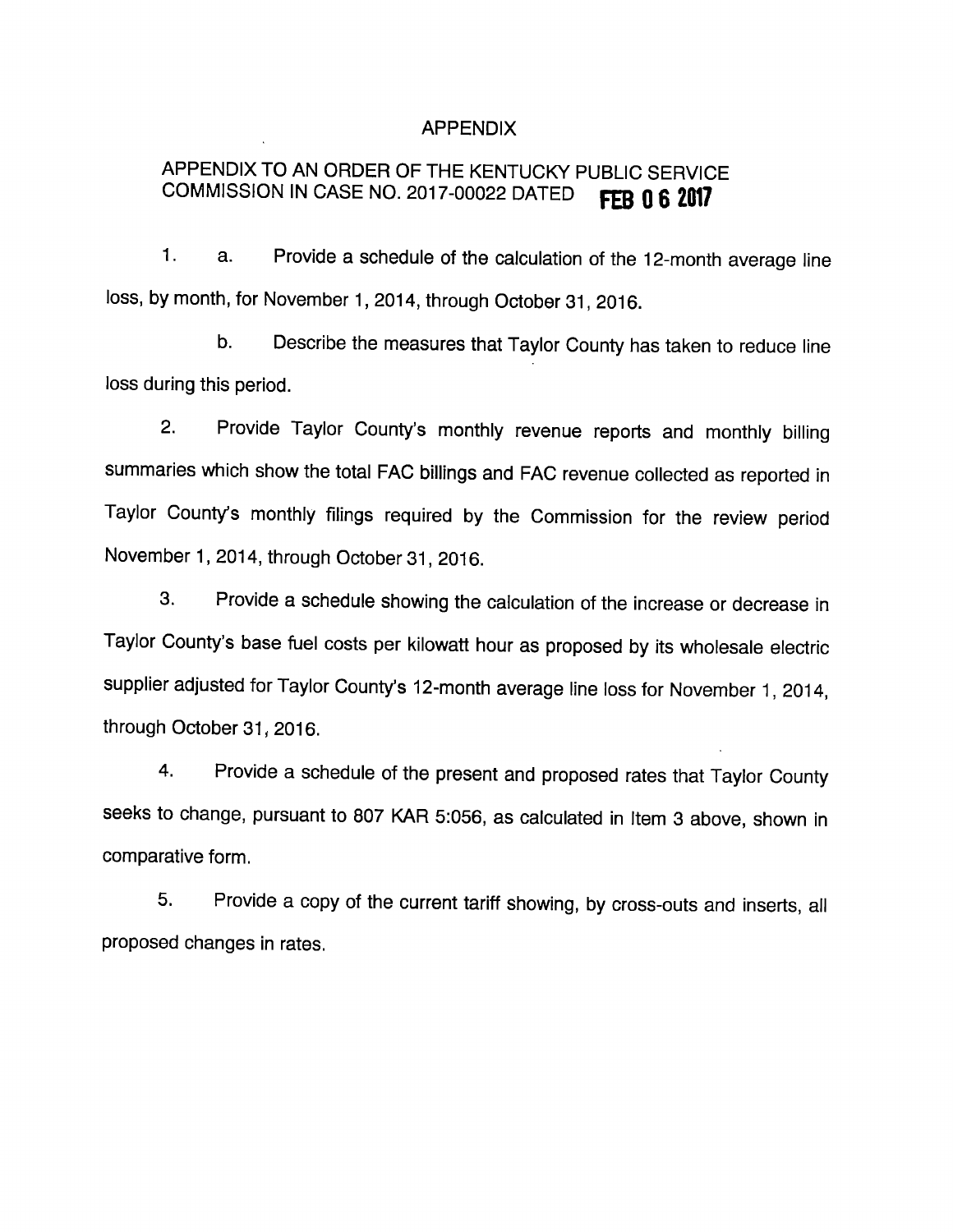6. Provide and explain the internal procedures in place to ensure the timely filing of:

a. FAC filings made pursuant to 807 KAR 5:056, Sections 1(7) and (9):

b. The affidavit certifying compliance or noncompliance with 807 KAR 5:056 as required by Commission Order in initiating FAC reviews; and,

c. The affidavit of publication of hearing notice as required by Commission Order in initiating FAC reviews.